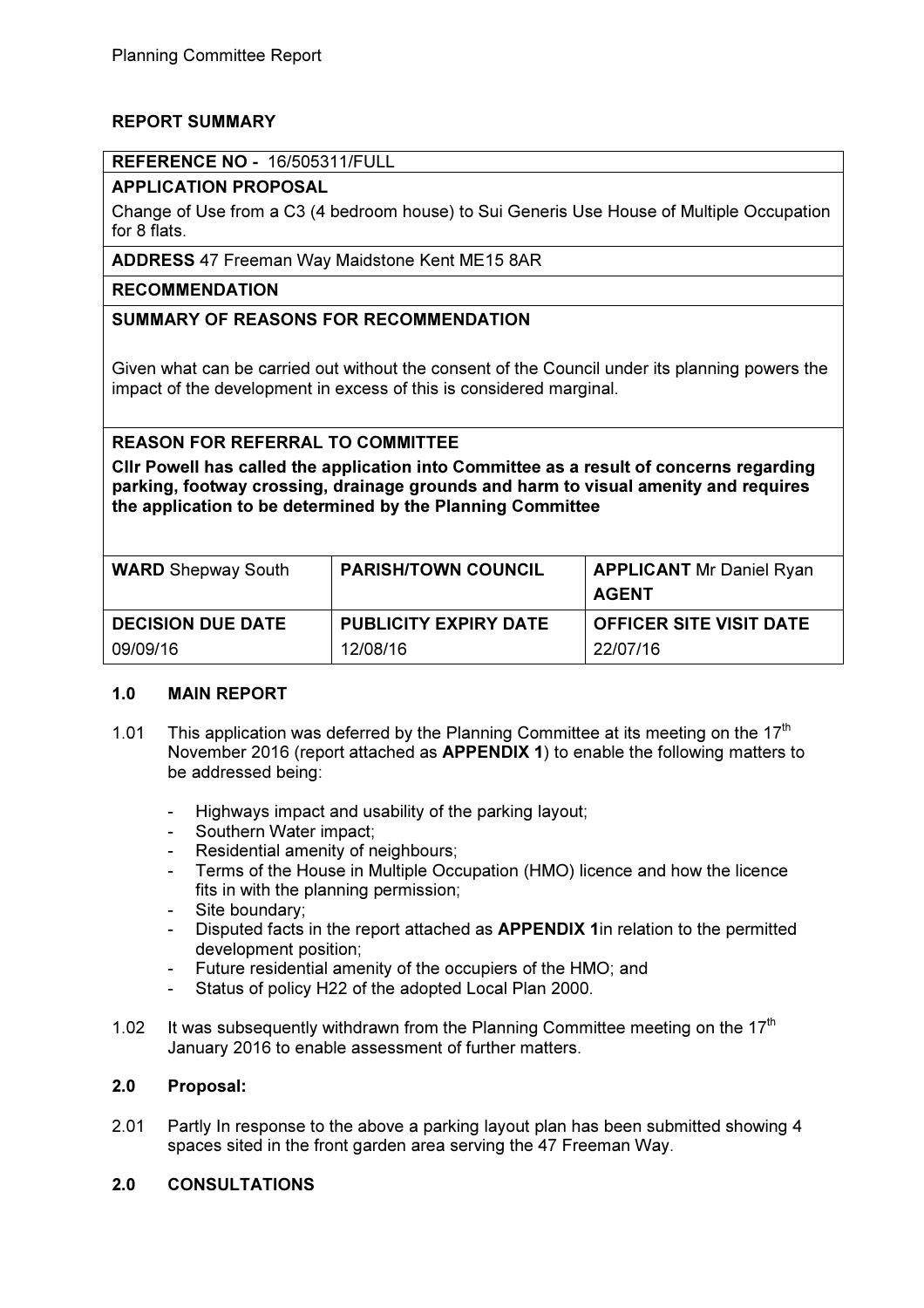- 2.01 Kent Highways: Freeman Way is an unclassified road. Adjacent dwellings have off road parking while road side parking is also available. The road is estimated to be at least 5 metres wide and there have been no injury crashes on Freeman Way or Spencer Way for at least 17 years (source crashmap.co.uk). Have also assessed the submitted parking layout which is acceptable. Based on the above raise no objection to the proposed development.
- 2.02 Housing and Health Officer: The applicant has been granted an HMO licence under Part 2 of the Housing Act 2004 for up to 8 people in the property. He is aware that the property can be occupied by up to six people and that planning permission is required to enable the property to be occupied by 8 people.
- 2.03 Southern Water: No objection but requires an application for a connection to the public foul and surface water sewer to be made by the applicant/ developer.

# 3.0 BACKGROUND PAPERS AND PLANS

3.01 The development proposals are shown on site location plans received on the  $8<sup>th</sup>$  and 14 July 2016 and drawing nos:FreemanWay-47-02, 03 and 04 and parking layout plan received on the 23rd November 2016.

The application is supported by a letter dated the  $8<sup>th</sup>$  June 2016 and a planning statement.

# 3.0 APPRAISAL

3.01 It should be made clear at the outset that the description of the planning application as submitted was for the change of use of the property to an HMO only and not seeking consent for the operational development that had been carried out. The installation of the flank dormer and replacing a garage door with a new wall section and window was work that could be carried out as permitted development as it was undertaken before use of the house as an HMO had commenced. However the description of the application as presented to Members at the Committee meeting on the 17<sup>th</sup> November 2016 incorrectly made reference to that operational development. The revised description therefore removes any reference to operational development. Consideration of the application is therefore restricted to the impact of change of use of the property from an HMO for 6 persons ( which can be carried out as permitted development) to an HMO for 8 persons requiring planning permission which is the subject matter of this planning application. It should also be noted that creation of a vehicle crossover or widening of an access to an unclassified road such as Freeman Way does not require planning permission and would also have been permitted development.

## Highways impact and usability of the parking layout;

- 3.02 Kent Highways have been consulted and are satisfied that taking into account the nature of the local road network, existing parking patterns, absence of accidents In the locality and layout of the proposed parking area that there are is no highways or parking objections to the proposal. A plan has been submitted demonstrating that 4 vehicles can park in accordance with standards.
- 3.03 It should also be noted that permitted development entitlements enabling a single family dwelling to be converted to a small HMO brings no requirement to provide any on site parking. As such, while 8 units are being proposed no parking can be required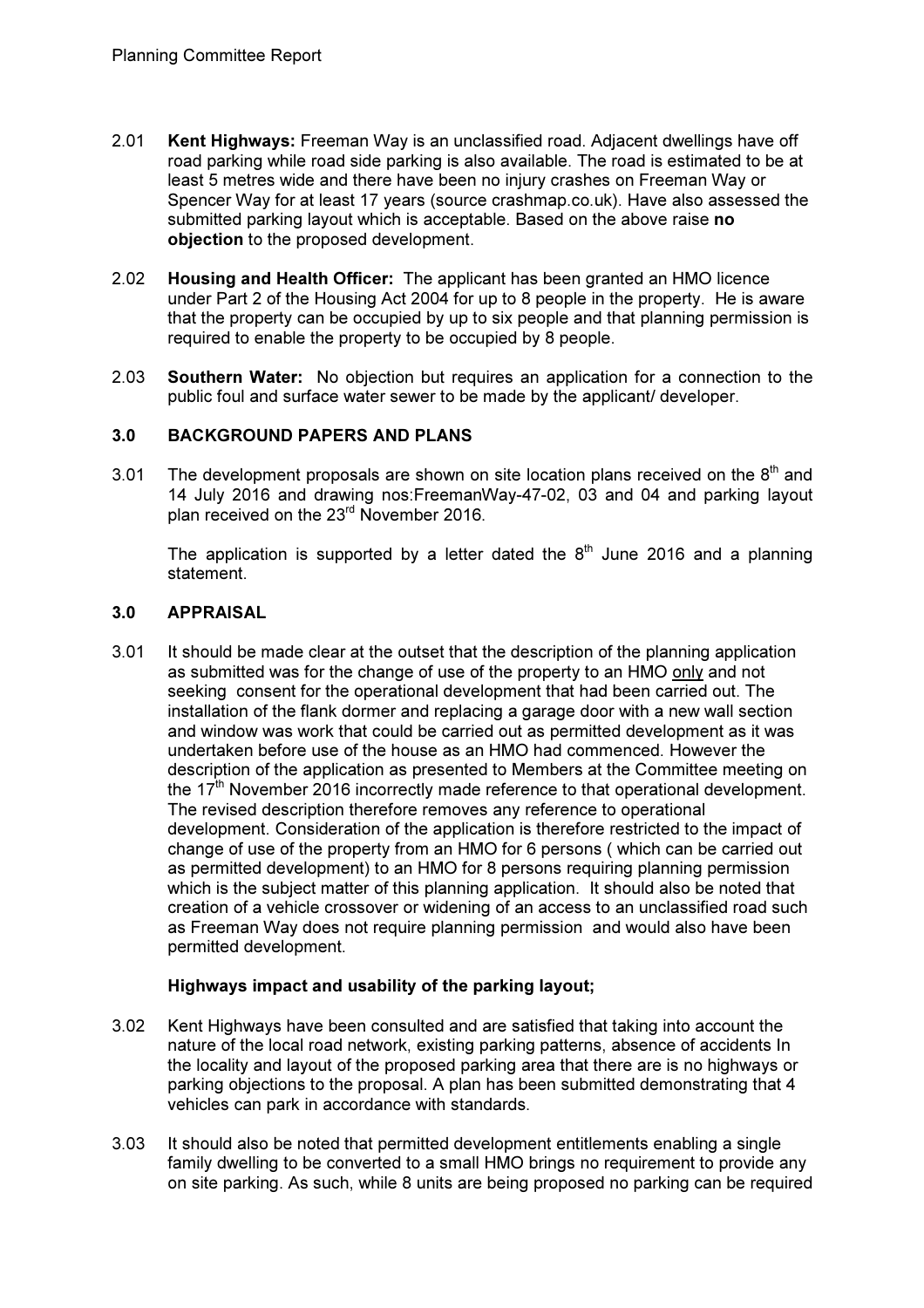for 6 units. By providing 4 parking spaces the applicant is in effect making excess provision with a consequential beneficial impact on local on street parking conditions.

#### Southern Water impacts;

3.04 Southern Water raises no objection to the proposal but requires an application for a connection to the public foul and surface water sewer to be made by the applicant/ developer.

## Residential amenity of neighbours;

- 3.05 It can only be reiterated that the house can be already be used as an HMO for 6 persons as permitted development. As such it is considered it would be difficult to differentiate between noise and disturbance in connection with this use and the comings and goings of two additional persons.
- 3.06 Regarding the impact of the external works that have been carried out, as has been made clear in the earlier report attached as APPENDIX 1 (and will be assessed in more detail later in this report) the work that has been carried out was permitted development and therefore did not fall to be considered by the Council under its planning powers. Conditions imposed by the GPDO on dormers require flank windows to be obscure glazed which will address any loss of privacy concerns due to 1<sup>st</sup> floor flank overlooking.
- 3.07 The remaining key external impact is laying out of the front garden as a parking area. It has been previously recommended to Members that its impact on the street scene will not be significant and this remains the view given the details shown on the detailed parking layout plan that has been submitted.

## Terms of the House in Multiple Occupation (HMO) licence and how the licence fits in with the planning permission;

- 3.08 The Housing and Health Officer advises the applicant has been granted an HMO licence under Part 2 of the Housing Act 2004 for up to 8 people in the property. Furthermore the applicant is aware that the property can currently only be occupied by up to six people and that planning permission is required to enable the property to be occupied by 8 people.
- 3.09 It should be noted it is possible to grant planning permission for an HMO without an HMO licence first being in place and vice versa. Where planning permission and HMO licence are both required the use cannot commence until approval in connection with both are first in place.

## Site boundary;

3.10 The ownership certificate accompanying the application states that 21 days before the date of the application nobody apart from the applicant was the owner of any part of the land to which the application relates as shown on the red outline plan accompanying the application. In the absence of compelling evidence being submitted to the dispute this the submitted ownership certificate and site plan must therefore be taken at face value.

#### Disputed facts in the report attached as APPENDIX 1in relation to the permitted development position;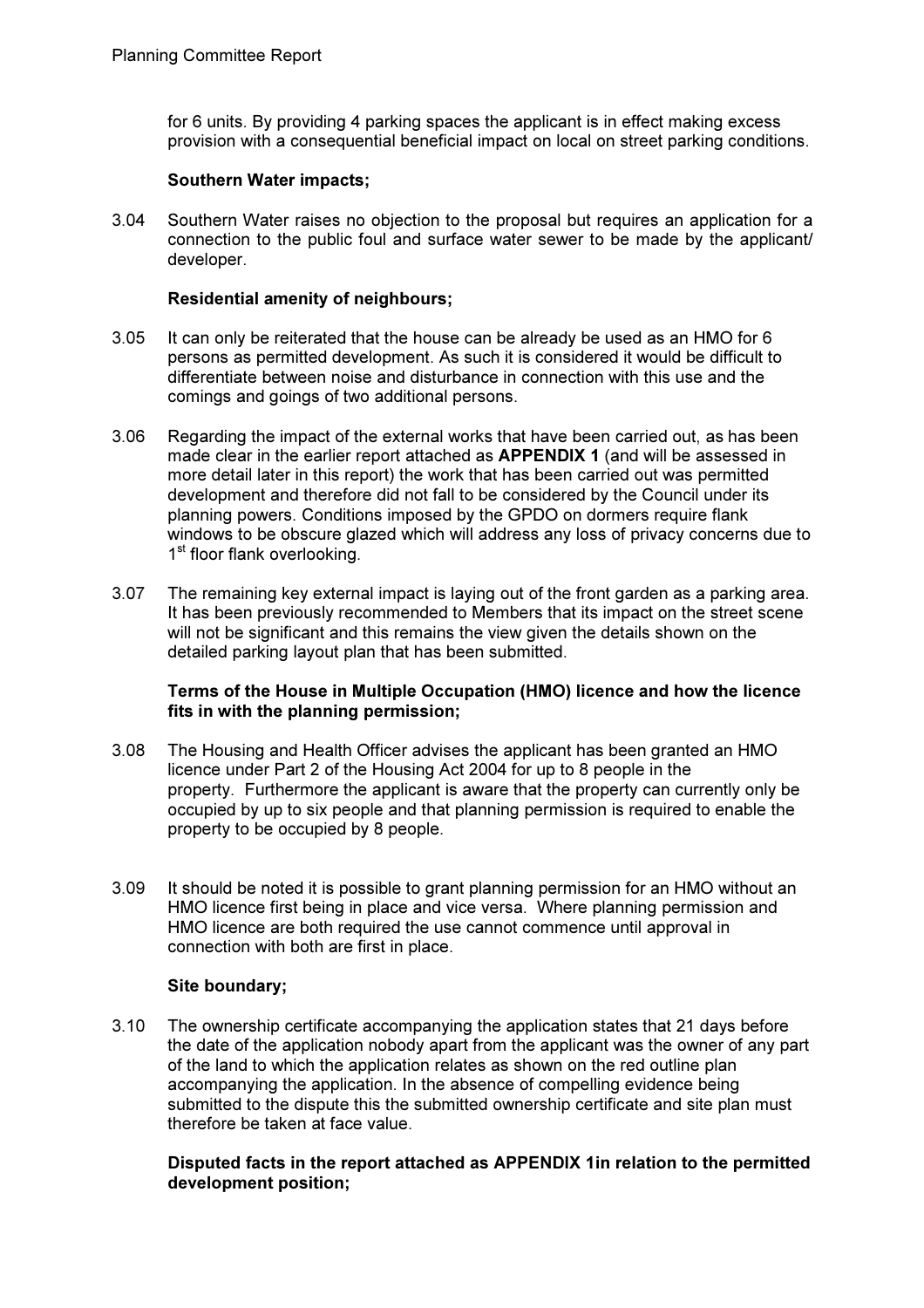- 3.11 The concern here is the extensions to the property took place after the use of building as an HMO had commenced. If this proved to be the case permitted development rights enabling the extensions/external work to be carried out without requiring planning permission from the Council may no longer apply.
- 3.12 The work was not inspected by the Councils own Building Inspectors but independent Inspectors also responsible for ensuring the development complied with the Building Regulations. This body confirms the works described in this application commenced on the 16<sup>th</sup> May 2016. Site photographs taken by the planning case officer on the 22<sup>nd</sup> July 2016 show works in connection with construction of the flank dormer and replacement of the garage door with a section of new wall and a window already largely complete. The applicant confirms first occupation of the building as an HMO commenced in late September 2016. As such it can be reasonably concluded that erection of the flank dormer and installation of the new window took place before use of the dwelling as an HMO commenced.

# Future residential amenity of the occupiers of the HMO;

3.13 The Housing and Health Officer advises an HMO licence has already been granted under Part 2 of the Housing Act 2004 for up to 8 people. As such the size and shape of individual rooms, kitchen/ living area and communal amenity space have already been judged to be of a reasonable standard consistent with the use of the premises as an HMO.

## Status of policy H22 of the adopted Local Plan 2000.

3.14 Policy H22 of the adopted local plan is a material planning consideration and relates to houses in multiple occupation. It states that permission will only be granted if:

(1) THERE WOULD BE NO HARM TO THE AMENITY OF THE INTENDED OCCUPIERS OF THE BUILDING, OR OCCUPIERS OF NEIGHBOURING BUILDINGS NOR TO THE CHARACTER OR APPEARANCE OF THE BUILDING OR LOCALITY; AND

(2) THE PROPERTY IS IN AN AREA WITH A PREDOMINANTLY COMMERCIAL CHARACTER WITH SOME RESIDENTIAL USE; AND

(3) THE PROPERTY HAS ACCEPTABLE ACCESS AND SUFFICIENT CAR PARKING ARRANGEMENTS PROVIDED IN ACCORDANCE WITH THE BOROUGH COUNCIL'S CURRENTLY ADOPTED STANDARDS; AND

(4) THE PROPERTY IS LOCATED WHERE INCREASED TRAFFIC ACTIVITY WOULD NOT BE DETRIMENTAL TO LOCAL AMENITY.

3.15 It should be noted the above policy predated changes to permitted development entitlements enabling a dwelling to be used an HMO for up to 6 persons without planning permission. For the reasons set out above and amplified in the report attached as APPENDIX 1, it is considered the impact of two additional persons compared to the change of use that can be carried out as 'permitted development' to use the property as an HMO for 6 persons will not result in any material conflict with the provisions of policy H22 set out above.

## 4.0 CONCLUSION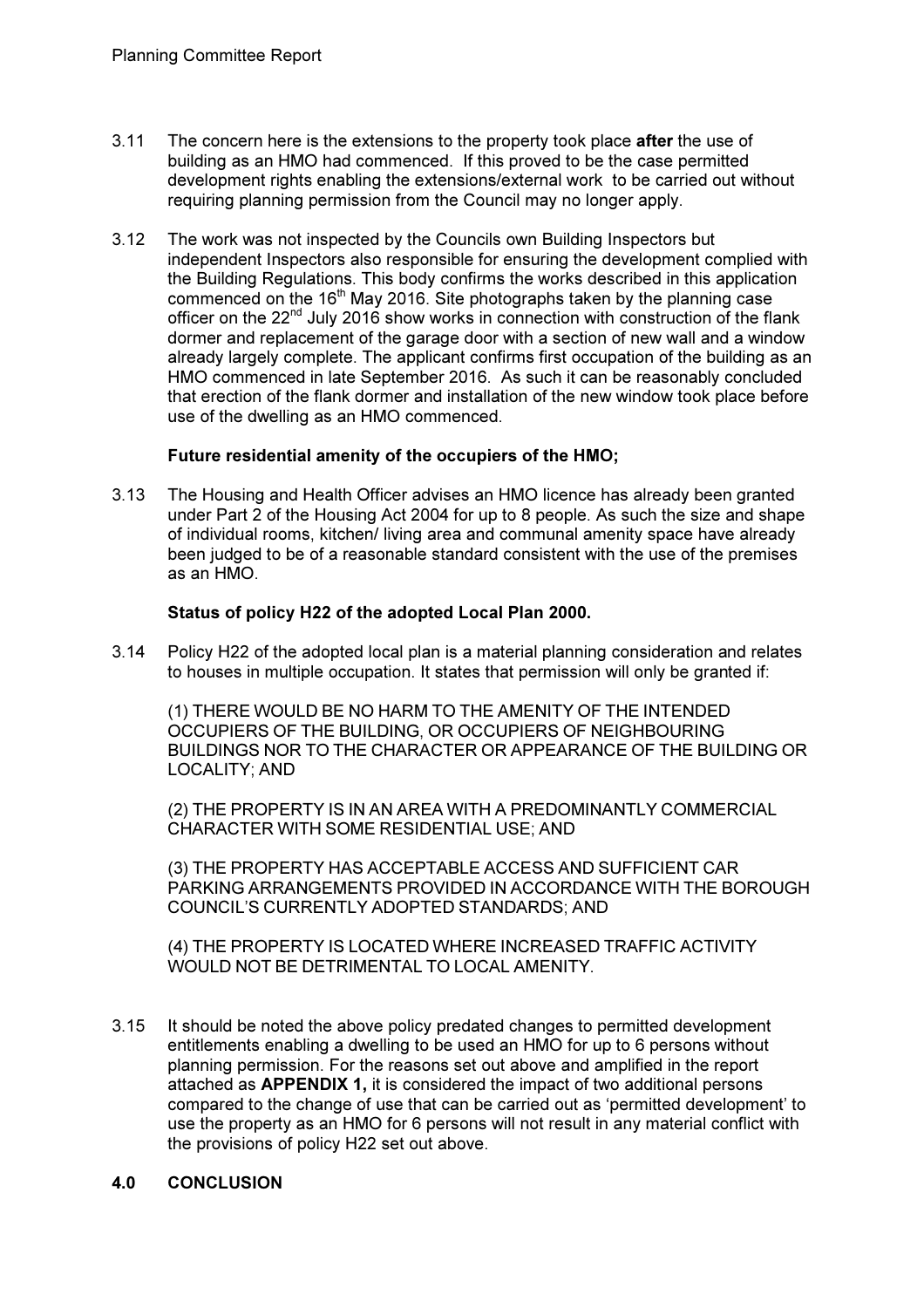- 4.01 This remains that given what can be carried out as permitted development i.e. use of the property as an HMO by 6 unrelated persons, the impact of two additional persons is considered marginal. It is therefore considered planning permission should be granted as already recommended.
- 5.0 RECOMMENDATION GRANT subject to the following conditions:
	- 1. The development hereby permitted shall be begun before the expiration of three years from the date of this permission.

Reason: In accordance with the provisions of Section 91 of the Town and Country Planning Act 1990 as amended by Section 51 of the Planning and Compulsory Purchase Act 2004.

2. The vehicle hardstanding hereby approved shall be surfaced in a water permeable material.

Reason: In the interests of the free flow of traffic and highway safety.

3. Details of the size, design and siting of any refuse bin housing shall be submitted for prior approval in writing by the Local Planning Authority and shall be available for use on occupation of the  $4^{\text{th}}$  bedroom.

Reason: In the interests of amenity.

4. No more than 8 persons shall be resident at the premises at any one time.

Reason: to retain control over the use in the interests of amenity.

5. The development hereby permitted shall be carried out in accordance with the following approved plans: site location plans received on the  $8<sup>th</sup>$  and 14 July 2016 and drawing nos:FreemanWay-47-02, 03 and 04 and parking layout plan received on the 23<sup>rd</sup> November 2016.

Reason: To ensure the quality of the development is maintained and to prevent harm to amenity.

#### INFORMATIVE:

A formal application is required for connection to the public sewerage system to service this development contact Southern Water, Sparrowgrove House, Sparrowgrove, Otterbourne, Hampshire SO21 2SW (Tel: 0330 303 0119) or www.southernwater.co.uk".

It is the responsibility of the developer to make suitable provision for the disposal of surface water. When it is proposed to connect to a public sewer the prior approval of Southern Water is required.

Due to changes in legislation that came in to force on 1st October 2011 regarding future ownership of sewers it is possible that a sewer now deemed to be public could be crossing the above property. Should any sewer be found an investigation of the sewer will be required to ascertain its condition, the number of properties served, and potential means of access before any further works commence on site.